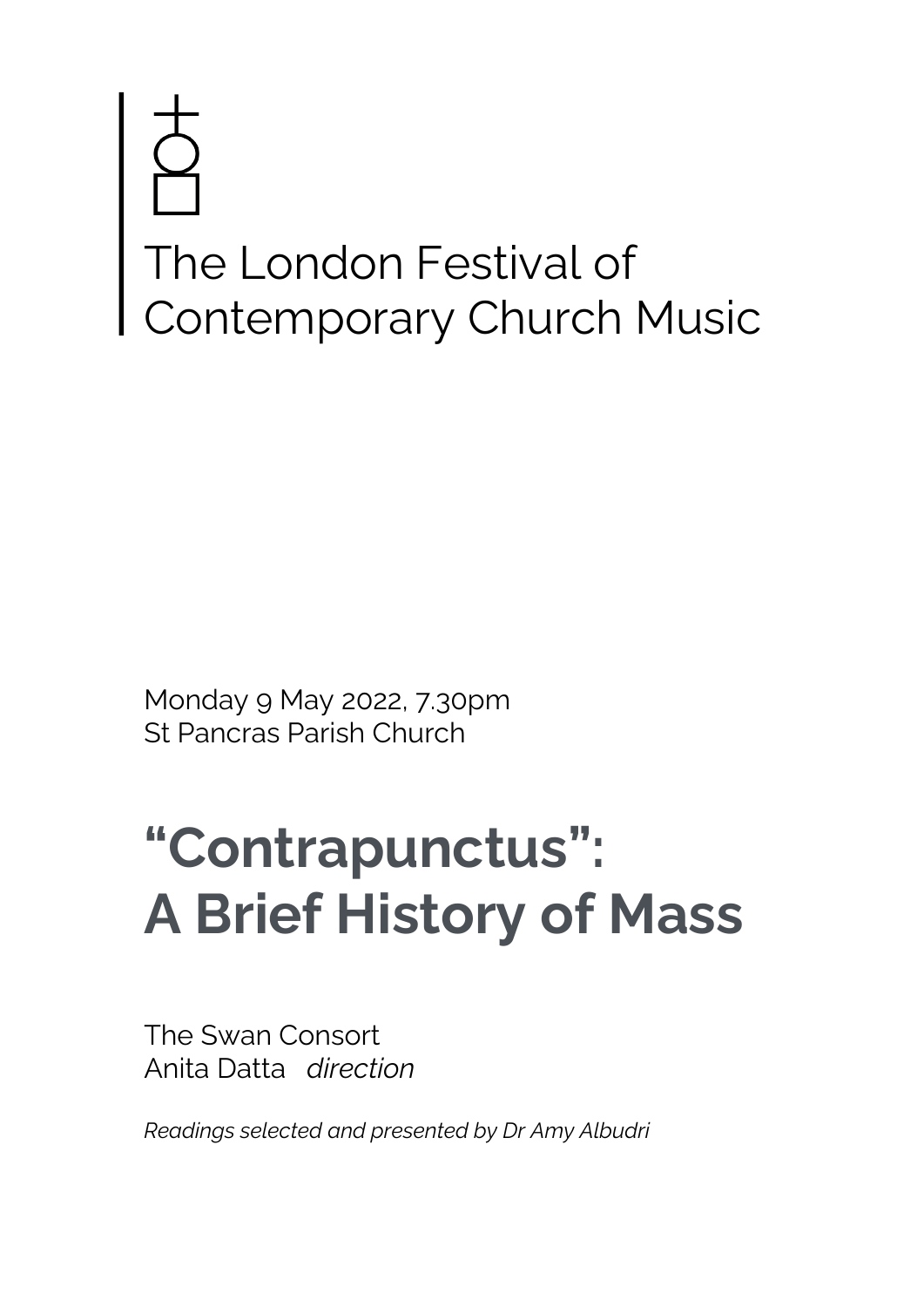| John Taverner                                                       | Dum transisset Sabbatum                                    |
|---------------------------------------------------------------------|------------------------------------------------------------|
|                                                                     | Reading from Confessio Amantis (1386 - 1390) by John Gower |
| Alastair Borthwick                                                  | Kyrie Eleison from Missa Brevis                            |
| William Byrd                                                        | Vigilate                                                   |
|                                                                     | Reading: Caedmon's Hymn (658 - 680), Anon.                 |
| Alastair Borthwick                                                  | Gloria <i>from</i> Missa Brevis                            |
| William Byrd                                                        | Ne irascaris, Domine<br>Civitas sancti tui                 |
| Thomas Tallis                                                       | In ieiunio et fletu                                        |
| Reading: Sumer is Icumen in (c. 1250), Anon.                        |                                                            |
| Alastair Borthwick                                                  | Credo <i>from</i> Missa Brevis                             |
| William Byrd                                                        | Emendemus in melius                                        |
| Reading from The Canterbury Tales (1387 - 1400) by Geoffrey Chaucer |                                                            |
| Alastair Borthwick                                                  | Sanctus and Benedictus from Missa Brevis                   |
| John Taverner                                                       | Quemadmodum                                                |
| Reading from <i>Pearl</i> (c. 1400), Anon.                          |                                                            |
| Alastair Borthwick                                                  | Agnus Dei from Missa Brevis                                |
| Reading from Sir Gawain and the Green Knight (1390), Anon.          |                                                            |
| William Byrd                                                        | Ad Dominum cum tribularer                                  |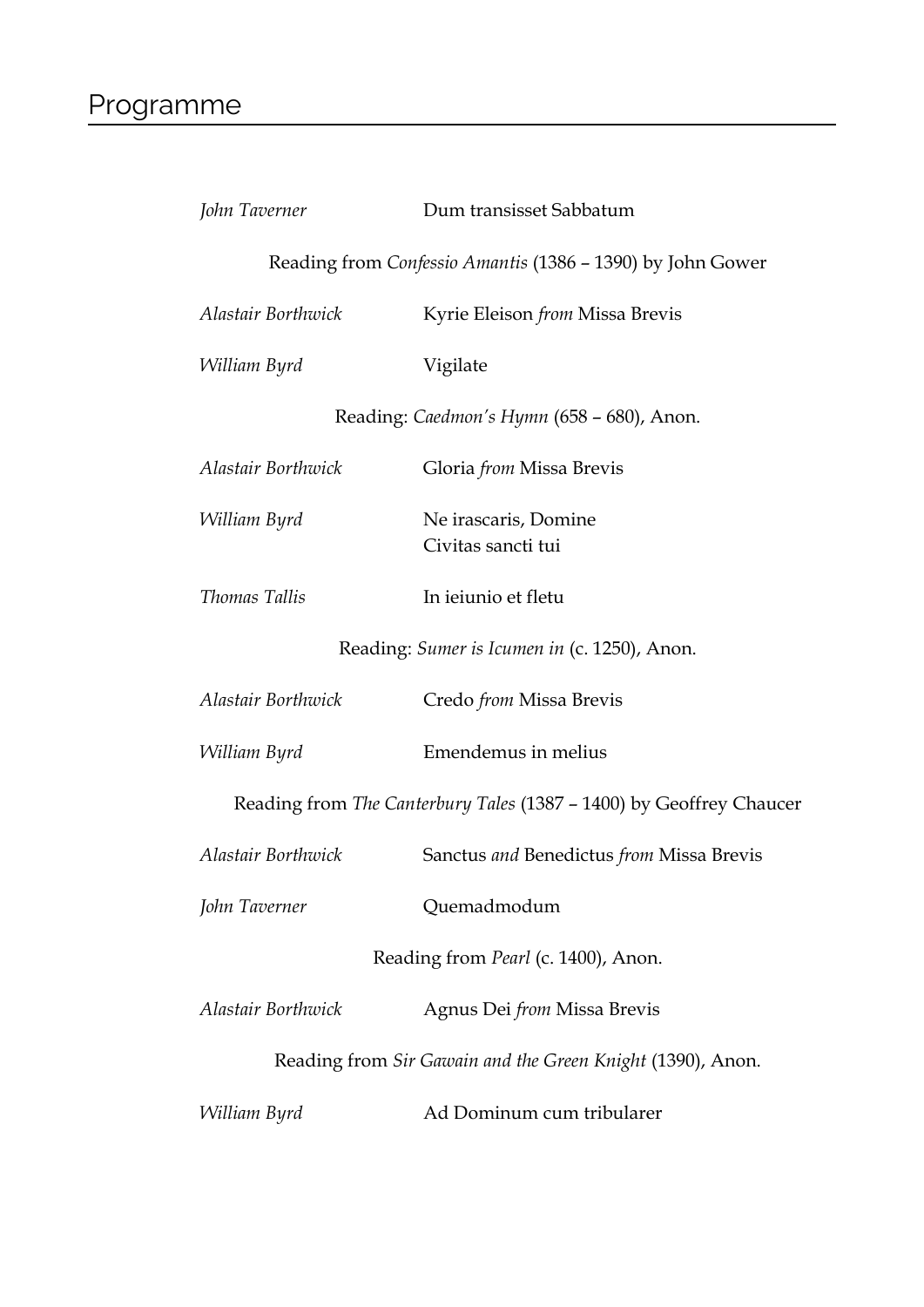"Contrapunctus" is not a word that would have been familiar to vernacular speakers in Ancient Rome; it was invented at a much later point of time to refer to the art of layered melodies creating polyphonic or fugal textures, particularly in a sacred music context. In a similar way, Alastair Borthwick's *Missa Brevis* is not the High Latin Mass of 16th century Europe, but rather emerges from the context of the motet writing of that era. We are delighted to present this new work alongside some of the most wonderful works of the Tudor English sacred music repertoire.

Most fittingly for the Church season, we begin the programme with Taverner's setting of the Third Responsory for Easter Sunday, *Dum transisset Sabbatum*. The text describes Mary Magdalene, Mary mother of James, and Salome's coming to Jesus' tomb at sunrise to anoint him with sweet spices. Taverner's rising intervals and golden harmonies paint the dawn: his retention of the plainsong between iterations of the "Alleluia" foreshadow Borthwick's use of plainsong-like motifs as a melodic device in the *Missa Brevis*. Byrd's *Vigilate* is a masterclass in the construction of sonic landscape, traversing the emotional and atmospheric range of the text and demanding virtuosity of the performers as it does so. Notice the tender settling harmonies of "sero, in media nocte" ("in the evening, in the middle of the night"), contrasted with the almost comically proud "an gallicantu" ("at the crowing of the cockerel") and the haughty insistence of "quod autem dico vobis, omnibus dico" ("and what I say to you, I say to all").

After Borthwick's Gloria, the sequence enters a more meditative mode. In *Ieiunio et fletu*, Tallis makes striking usage of repeated notes and tones, as if in an intonation, both invoking the priests in the narrative of the text and creating a sobbing effect within the harmonic resonances. Prayers or text intoned on a single note, as in the very earliest Christian and Jewish plainsong traditions, creates the musical effect of a drone, with the words throbbing in a measured adaptation of the natural speech rhythm. The legacy of this ancient musical tradition appears prominently in Borthwick's setting of the Credo, while the shorter Sanctus and Agnus Dei are anchored around more familiar chordal harmonies than the earlier expositions. We finish with the Byrd's explosive setting of Psalm 120, *Ad Dominum cum tribularer*. It exemplifies in glorious eightpart polyphony the power of a style of writing that showcases the individuality of outstanding voices, whilst raising them further to a level that is greater than the sum of their parts.

*Programme note by Anita Datta*

A characteristic of much of my music involves shifting between styles, usually signified harmonically, but in a manner that is contained within a range of techniques that provide an overarching coherence. For instance, triads such as C, F, B – which obviously fall within a tonal or modal space – are also central to a lot of atonal harmonies. I often use such chords as a way of mediating between harmonic worlds. Similarly, the idea of voice exchange, so important in tonal music, is used in a very generalised way so that similar voice-leading patterns can be present in very different harmonic contexts. You will often hear a note sounding against a note that, in tonal common practice, would be the note of resolution. And when the note resolves linearly, it swaps places with the note of resolution against which it was sounded in the first place (usually at a different octave register). These false resolutions are mostly combined with linear patterns in the music and in this sense harmony arises out of the individual lines, rather than being chordal in a way that can be isolated from the linear context. Such techniques find parallels in some of the Renaissance music within which the new *Missa Brevis* is immersed (e.g. false relations arising out of linear patterns), albeit in a more generalised way. But the techniques used also reference earlier musical styles too. While Renaissance composers distanced themselves from the organum style or earlier generations, for me parallel movement of any interval arising from lines that are independent in other respects is normal, as long as they are part of a general intervallic mix.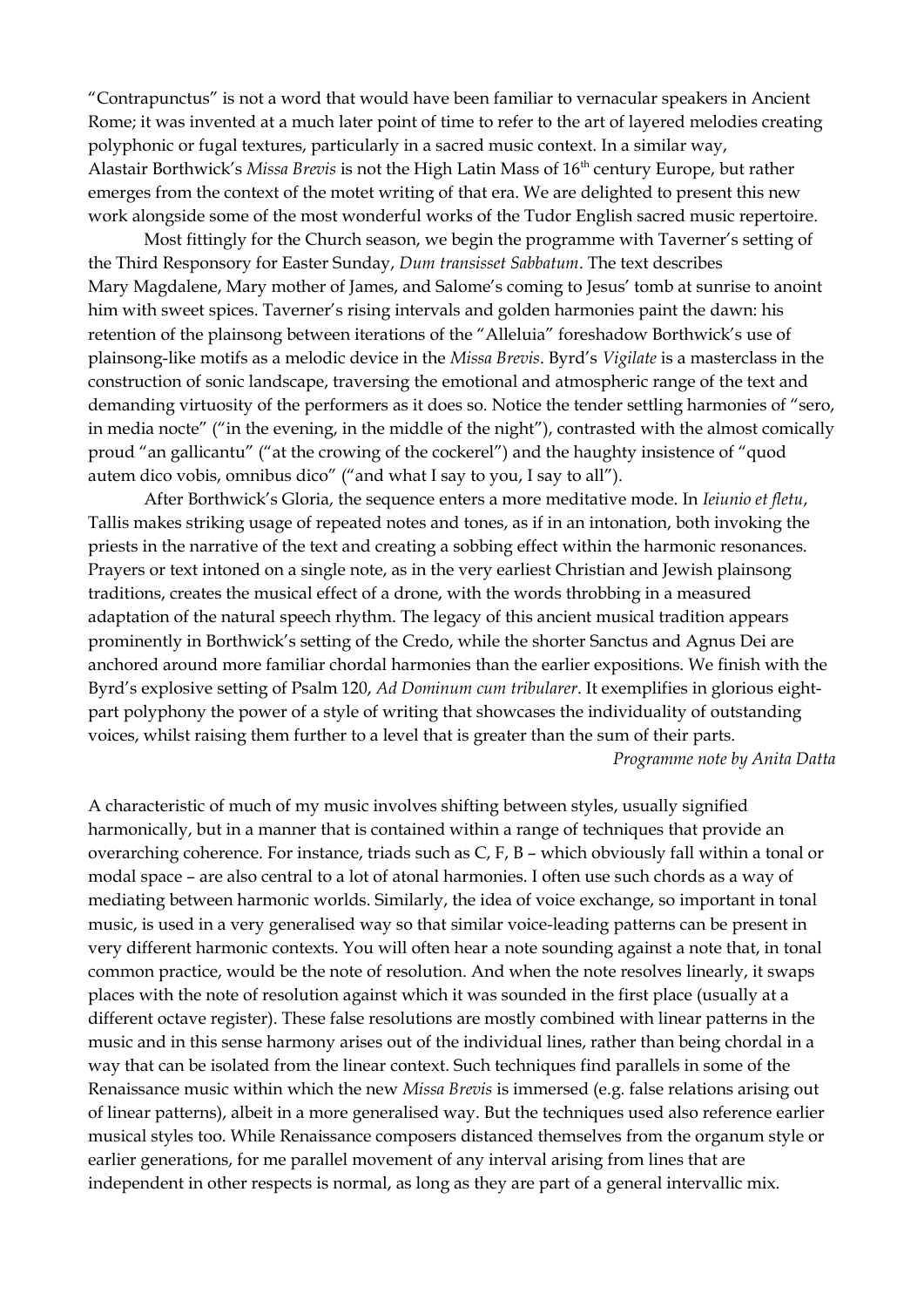As a music analyst it is an occupational hazard to write about technicalities like this, but the real interest for me in these ideas is that they make writing in the English choral tradition (and that of its roots) particularly appealing: it is possible to reference seven or eight hundred years of music from a contemporary perspective. In doing so, the texts set can be responded to in a wide range of expressive and technical ways. Indeed, in the shadow of so much polyphonic perfection, the range of expressive signifiers available now is probably the main reason for writing music of this kind. One possible exception to this is in the musical emphasis given to particular words, which can inflect the meaning of the text overall. Consider how different settings over the centuries have responded to the word "Gloria" in comparison with the word "Deo": this was certainly something I reflected on in my setting of the Gloria. Another exception might be the re-structuring of text to suggest a particular interpretation, as evinced by the texture used in the Credo. Just how this works is something best listened out for, rather than described.

# *Programme note by Alastair Borthwick*

The texts chosen in support of this programme reflect the harmonic union of the music. When we speak of "referencing the past" we acknowledge its ongoing presence: as the techniques in the *Missa Brevis* absorb and rearticulate those found in early music, the texts show a similar mediation between worlds. Rather than rejecting in their entirety the pagan art forms dominating pre-Christian Europe, we witness a fascinating interplay between the two cultures. In almost any medieval church you need only turn your head upwards to discern little Green Men peering out through the stone foliage. The glorious motets composed for Christian worship abound with strains of Late Medieval European folk music: they can be especially heard in Byrd's *Vigilate* with the ascending "cock crow" motif at "an galli cantu". Yet nowhere is this union better exemplified than in the literature of the High and Late Middle Ages. By absorbing the vivid tales of the Celtic Britons, even the most chivalric Romances sing out in celebration of the life and fertility at the heart of our most primal forms of worship.

*Programme note by Dr Amy Albudri*

*Tonight's performance takes place as part of a larger research project thanks to generous support from Canterbury Christ Church University.*



# Texts and Translations

# **Dum transisset Sabbatum**

Maria Magdalene, et Maria Jacobi, et Salome emerunt aromata ut venientes ungerent Jesum. Alleluia. Et valde mane una sabbatorum veniunt ad monumentum orto iam sole. Gloria Patri et Filio et Spiritui Sancto.

*And when the Sabbath was past Mary Magdalene, and Mary the mother of James, and Salome, bought sweet spices, that they might come and anoint Jesus. Alleluia. And very early on the morning after the Sabbath, they came to the sepulchre at the rising of the sun. Glory be to the Father, and the Son, and the Holy Spirit.*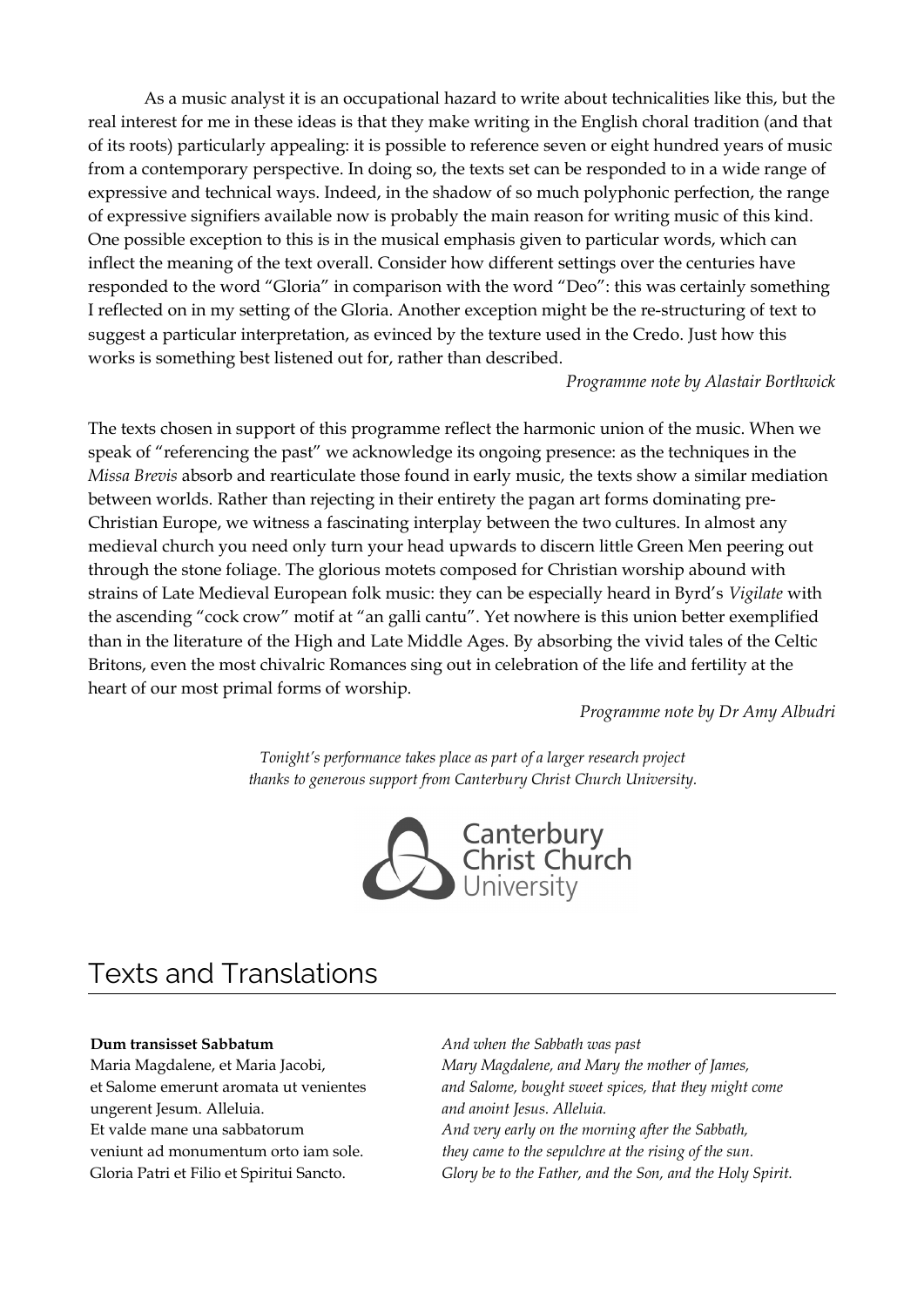### **Confessio Amantis**

Of hem þat writen ous tofore Þe bokes duelle, and we þerfore Ben tawht of that was write þo: Forþi good is þat we also In oure tyme among ous hiere Do wryte of newe som matiere, Essampled of þese olde wyse, So þat it myhte in such a wyse, Whan we ben dede and elleswhere, Beleve to þe worldes eere In tyme comende after þis. Bot for men sein, and soþ it is, Þat who þat al of wisdom writ It dulleþ ofte a mannes wit To him þat schal it aldai rede, For þilke cause, if þat ye rede, I wolde go þe middel weie And wryte a bok betwen þe tweie… …So woll I now þis werk embrace With hol trust and wiþ hol believe God grante I mot it wel achieve.

**Vigilate** nescitis enim, quando dominus domus veniat, sero, an media nocte, an gallicantu, an mane.

Vigilate ergo, ne cum venerit repente, inveniat vos dormientes. Quod autem dico vobis, omnibus dico: vigilate.

### **Caedmon's Hymn**

Nū scylun hergan hefaenrīcaes Uard, metudæs maecti end his mōdgidanc, uerc Uuldurfadur, suē hē uundra gihwaes, ēci dryctin ōr āstelidæ hē  $\bar{x}$ rist scōp aelda barnum heben til hrōfe, hāleg scepen. Thā middungeard moncynnæs Uard, eci Dryctin, æfter tīadæ firum foldu, Frēa allmectig.

**Ne irascaris Domine** satis,

et ne ultra memineris iniquitatis nostrae. Ecce, respice populus tuus omnes nos.

Civitas sancti tui facta est deserta. Sion deserta facta est. Jerusalem desolata est.

*Of those that wrote before us, The books remain. And we therefore Are taught from that which was written. Therefore it is also good that we also In our time among us here Do write of some new matter, Exemplified by these wise books, So that it might in such a manner, When we be dead and elsewhere, Be left behind for the world's ear In time coming after this. But since men say, and true it is, That they who write only words of wisdom, Often dull a man's wit Especially one who reads it all day. For that same cause, if you agree, I will go the middle way, And write a book between the two… …So will I now this work embrace With whole trust and with whole belief God grant I might it well achieve.*

### *Watch, therefore*

*for you do not know when the lord of the house will come, whether at evening, or at midnight, or at the cock crowing, or in the morning. Watch, then, lest arriving suddenly he finds you sleeping. So what I say to you, I say to all: Watch.*

*Now we ought to praise the Guardian of the heavenly kingdom, The might of the Creator and his conception, The work of the glorious Father, as he of each of the wonders, Eternal Lord, established the beginning. He first created for the sons of men Heaven as a roof, holy Creator; Then the middle-earth, the Guardian of mankind, The eternal Lord, afterwards made The earth for men, the Lord almighty.*

*Be not angry, O Lord, and do not forever remember our iniquities. Behold, we are all your people.*

*Your holy city has become a wilderness. Zion has become a wilderness. Jerusalem has been made desolate.*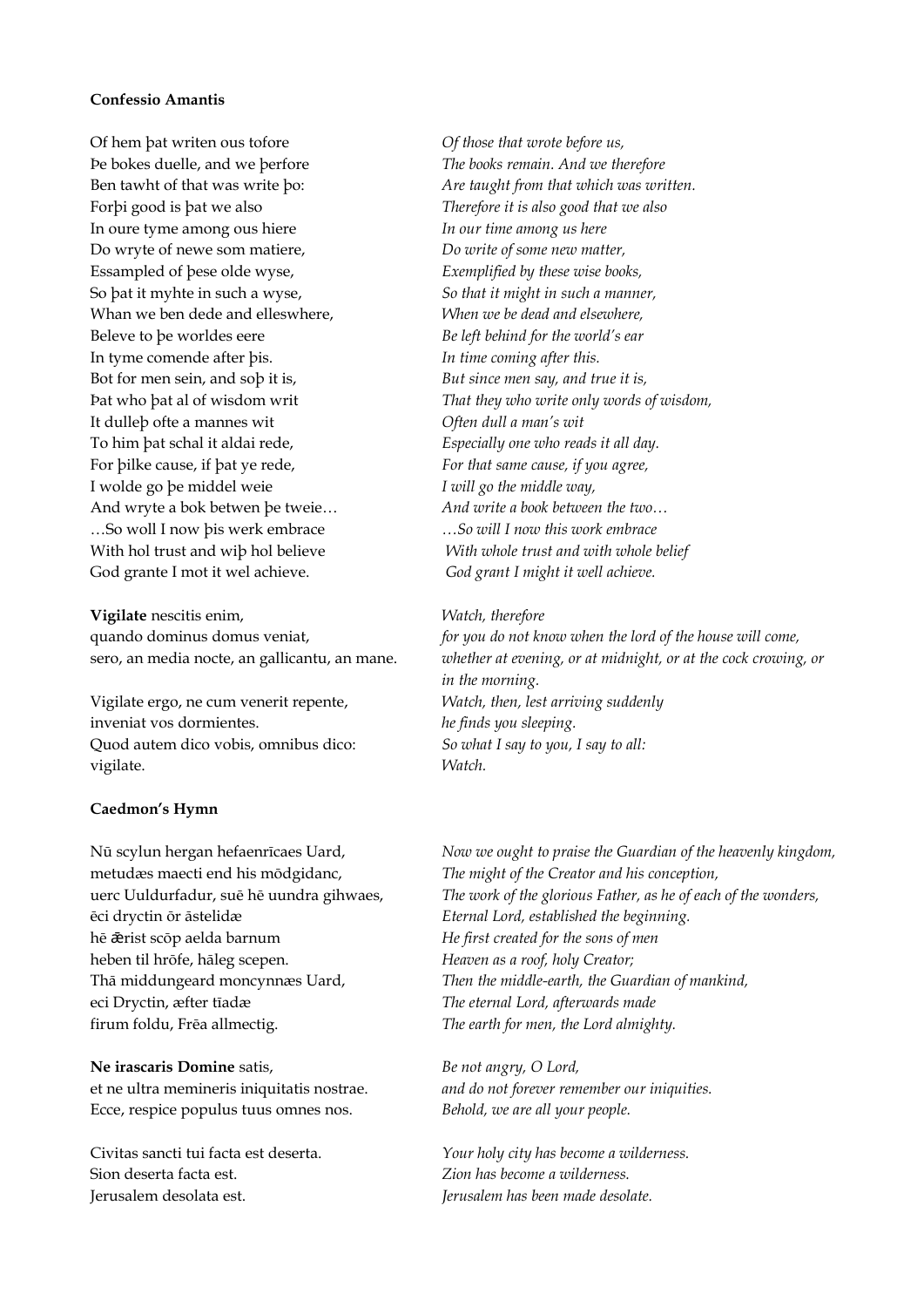**In ieiunio et fletu** orabant sacerdotes: Parce, Domine, parce populo tuo, et ne des hereditatem tuam in perditionem. Inter vestibulum et altare plorabant sacerdotes, dicentes: Parce populo tuo.

**Sumer is icumen in** Lhude sing cuccu Groweþ sed and bloweþ med and springþ þe wde nu Sing cuccu

Awe bleteþ after lomb lhouþ after calue cu Bulluc sterteþ bucke uerteþ murie sing cuccu

Cuccu, cuccu, Wel singes þu cuccu ne swik þu nauer nu

Sing cuccu nu; Sing cuccu. Sing cuccu; Sing cuccu nu.

### **Emendemus in melius**

quae ignoranter peccavimus: ne subito praeoccupati die mortis, quaeramus spatium poenitentiae, et invenire non possimus. Attende, Domine, et miserere: quia peccavimus tibi.

Adjuva nos, Deus salutaris noster, et propter honorem nominis tui libera nos.

### **The Canterbury Tales**

And specially from every shires ende Of Engelond to Caunterbury they wende, The hooly blissful martir for to seke, That hem hath holpen whan that they they were seeke.

**Quemadmodum** desiderat cervus ad fontes aquarum: ita desiderat anima mea ad te, Deus.

Sitivit anima mea ad Deum fortem vivum: quando veniam et apparebo ante faciem Dei?

*In fasting and weeping the priests prayed: Spare, O Lord, spare thy people, and give not your inheritance to perdition. Between the porch and the altar the priests wept, saying: Spare thy people.*

*Summer has arrived, Loudly sing, cuckoo! The seed is growing And the meadow is blooming, And the wood is coming into leaf now, Sing, cuckoo!*

*The ewe is bleating after her lamb, The cow is lowing after her calf; The bullock is prancing, The billy-goat farting Sing merrily, cuckoo!*

*Cuckoo, cuckoo, You sing well, cuckoo, Never stop now.*

*Sing, cuckoo, now; sing, cuckoo; Sing, cuckoo; sing, cuckoo, now!*

*Let us amend for the better those things in which we have sinned through ignorance: lest we are suddenly overtaken by the day of death, we seek space for repentance, and be not able to find it. Hear, O Lord, and have mercy: for we have sinned against you.*

*Help us, O God of our salvation, and for the honour of your name deliver us.*

*And specially, from every shire's end Of England, down to Canterbury they wend To seek the holy blissful martyr, quick To give his help to them when they were sick.*

*Like the hart longs after the streams of water: so my soul longs after you, O God.*

*My soul thirsts for the living God: when shall I come to appear before the face of God?*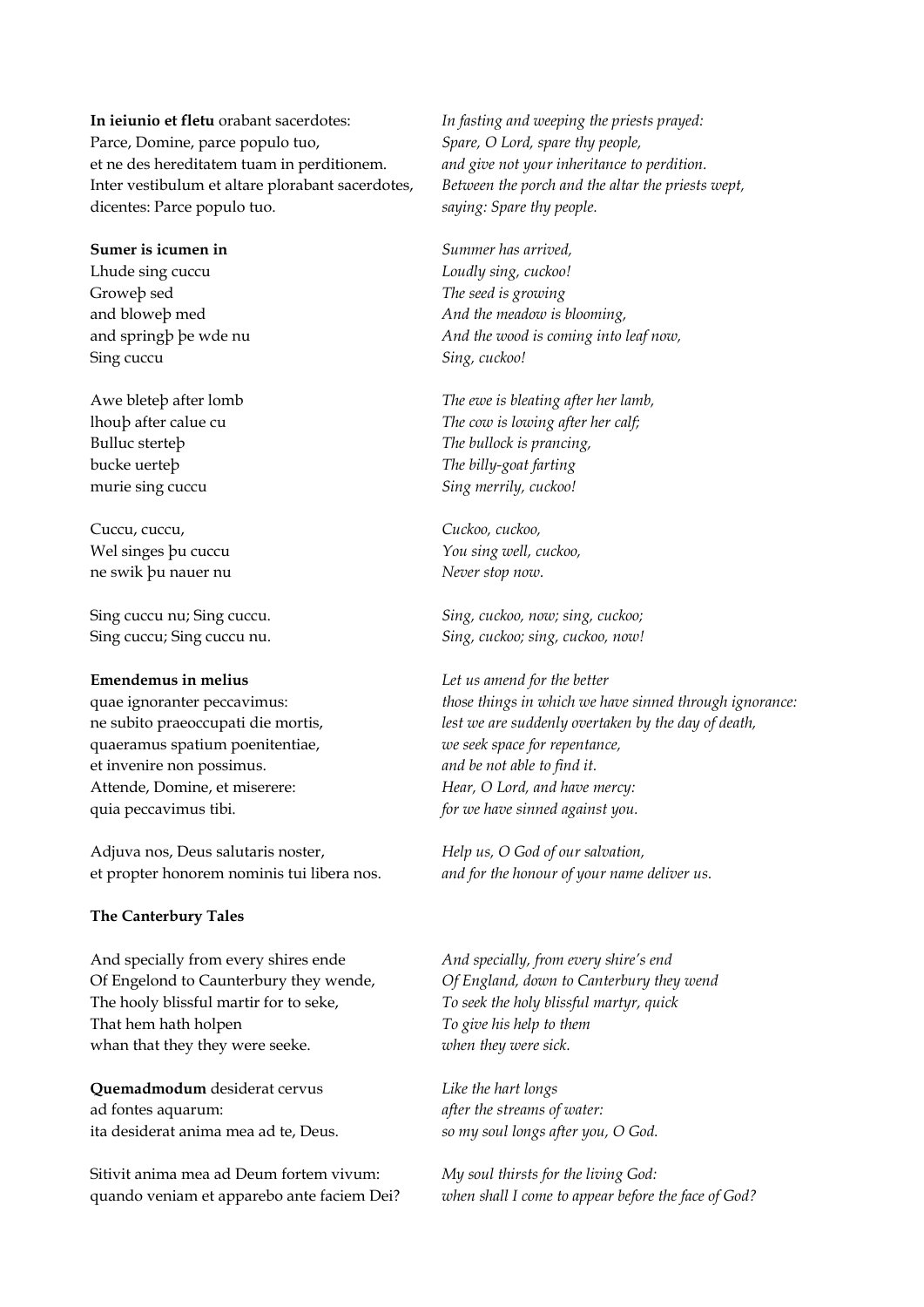# **Pearl**

A blysful lyf þou says I lede; Þou woldes knaw þerof þe stage. Þow wost wel when þy perle con schede I watz ful 30ng and tender of age, Bot my Lorde þe Lombe, þur 3 Hys Godhede He toke myself to Hys maryage, Corounde me quene in blysse to brede In lenghe of dayes þat ever schal wage. And sesed in alle Hys herytage Hys lef is; I am holy Hysse - Hys pyese, Hys prys; and Hys parage Is rote and grounde of alle my blysse.

### **Sir Gawain and the Green Knight**

Now þat bere þe croun of þorne, He bring vs to his blysse! Amen.

# **Ad Dominum cum tribularer** clamavi,

et exaudivit me. Domine, libera animam meam a labiis iniquis et a lingua dolosa. Quid detur tibi aut quid apponatur tibi ad linguam dolosam? Sagittae potentis acutae, cum carbonibus desolatoriis.

Heu mihi, quia incolatus meus prolongatus est! Habitavi cum habitantibus Cedar: multum incola fuit anima mea. Cum his qui oderunt pacem eram pacificus: cum loquebar illis, impugnabant me gratis.

*Thou sayest a blissful life I know, And thou wouldst learn of its degree. Thou rememberest when thy pearl fell low In earth, I was but young to see; But my Lord the Lamb, as if to show His grace, took me his bride to be, Crowned me a queen in bliss to go Through length of days eternally; And dowered with all his wealth is she Who is his love, and I am his; His worthiness and royalty Are root and ground of all my bliss.*

*And now may he who wore the crown of thorns bring us to his bliss! Amen.*

*To the Lord I cried out in my trouble, and he heard me. O Lord, deliver my soul from lying lips and a deceitful tongue. What reward shall be given or done to a false tongue? The sharp arrows of the mighty, with hot burning coals that lay waste.*

*Woe is me, that my sojourning here is so prolonged! I have dwelt among the inhabitants of Kedar: my soul has long been a sojourner. With them that hated peace, I was peaceable: when I spoke to them, they fought against me without cause.*

# **Biographies**

# Alastair Borthwick

Alastair Borthwick is a composer and musicologist based at the Canterbury Christ Church University (UK), where he is a professor and Head of the School of Creative Arts and Industries. He originally trained as a physicist at Imperial College London while studying composition privately with John Lambert at the Royal College of Music. Music soon became the main focus of his activity, and a PhD in music (funded by the British Academy) from King's College London followed.

His compositions include music for soloists, instrumental ensembles, choirs and orchestras, which have been performed across the UK and Continental Europe, Turkey, China, Hong Kong and the USA. Commissions have been funded by organizations including Arts Council England,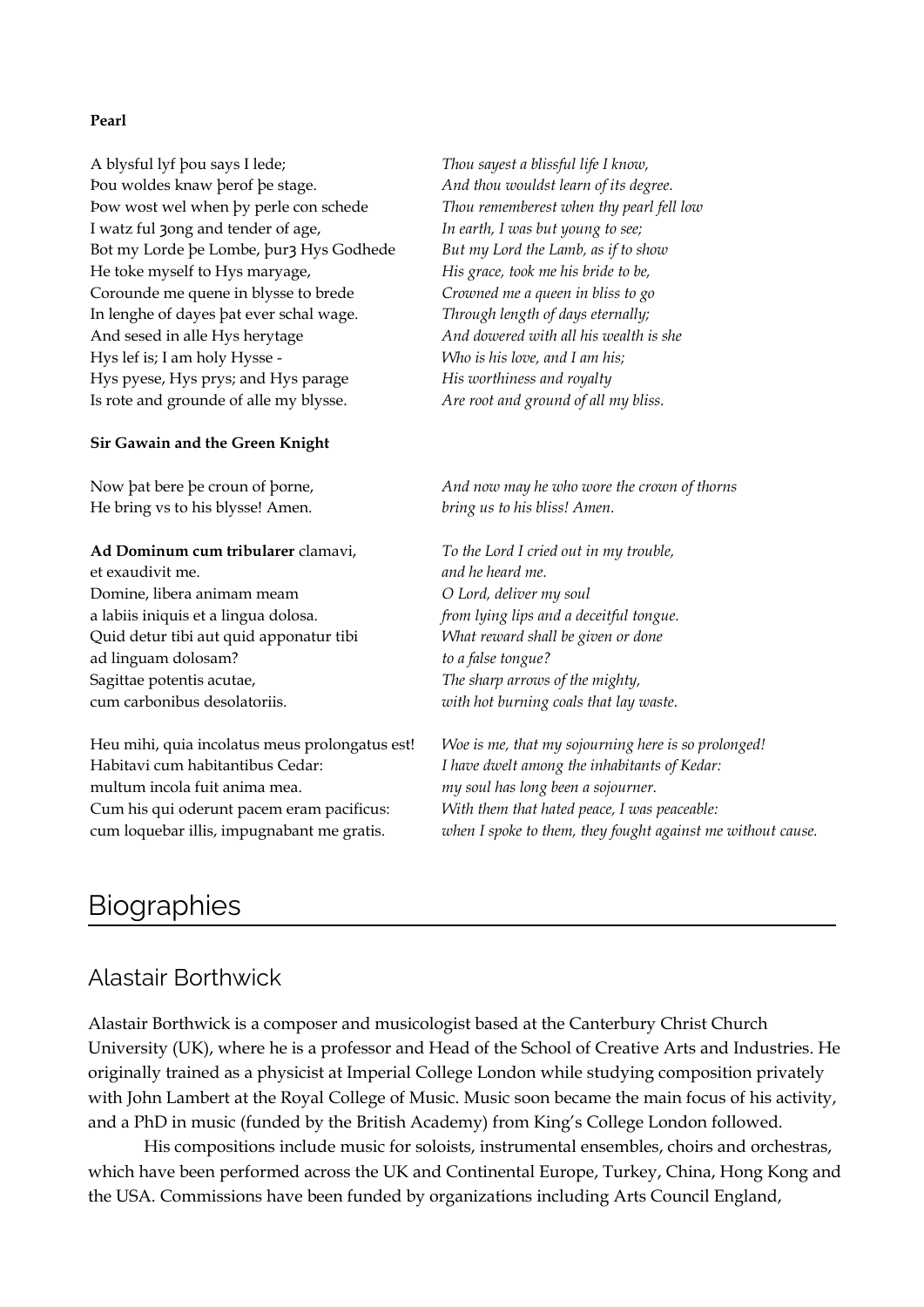Performing Rights Society, and Beijing Modern Music Festival. They have ranged from concert to liturgical and film music. His liturgical music has been performed in the USA and in various churches across the UK. His published musicological work includes writing on music theory and analysis, music and theology, and British music since 1945.

# Amy Albudri

Amy Albudri is a Lecturer of English specialising in medieval literature and language. She joined the English team at Bishop Grosseteste University in 2014 and has convened many of the department's period specialist modules. She was awarded a grant funded PhD scholarship in 2012 at the University of Hull, from which she also obtained a first-class Undergraduate degree in English literature.

Dr Albudri is a Fellow of the Higher Education Academy with a previous lecturing post at the University of Hull. She is a prominent figure in global medieval events including the Kalamazoo International Congress on Medieval Studies, the Oxford Biannual Medieval Symposium, and Leeds International Medieval Congress. Her upcoming manuscript, *Morgan le Fay and Other Women*, is being published by Brepols.

# The Swan Consort

*Soprano* Rachel Haworth Ailsa Campbell *Countertenor* Lewis Cullen Matthew Farrell *Tenor* Robin Datta Dominic Wallis *Bass* Ben Tomlin Tim Reader

The Swan Consort is an elite vocal ensemble founded by Anita Datta in 2018. Making its debut at Beverley in East Yorkshire, the group specialises in retrieving forgotten gems from the European Renaissance and discovering new music by diverse voices in the present day. The consort has recently performed at the Brighton Early Music Festival (Young Artists 2021-2022), Ryedale Festival, and The Royal Opera House in Mumbai. Forthcoming projects include a tour of Spain in June, a collaboration with The Manchester Camerata around the works of Rabindranath Tagore, and "Birdsong", an education and performing initiative that uses avian-inspired madrigals to engage audiences of all ages with their local wildlife through early music.

# Anita Datta

Anita Datta is a conductor, organist, and soprano particularly known for her work with voices. She is founder and Artistic Director of The Swan Consort. A former Organ Scholar of Sidney Sussex College, Cambridge, she has held various liturgical and educational positions across the UK. She is an alumna of the Women Conductors programmes of the Royal Philharmonic Society and the Royal Opera House, and currently holds a scholarship in Orchestral Conducting at the Royal Welsh College of Music and Drama. Born in East Yorkshire into a multi-faith and multicultural household, Anita is a champion for diverse and inclusive programming, and cultural change in the Western Classical Music sector at large. She sits on the board of English Touring Opera and the National Centre for Early Music, and is a Doctoral Candidate in Social Anthropology at the University of Durham.